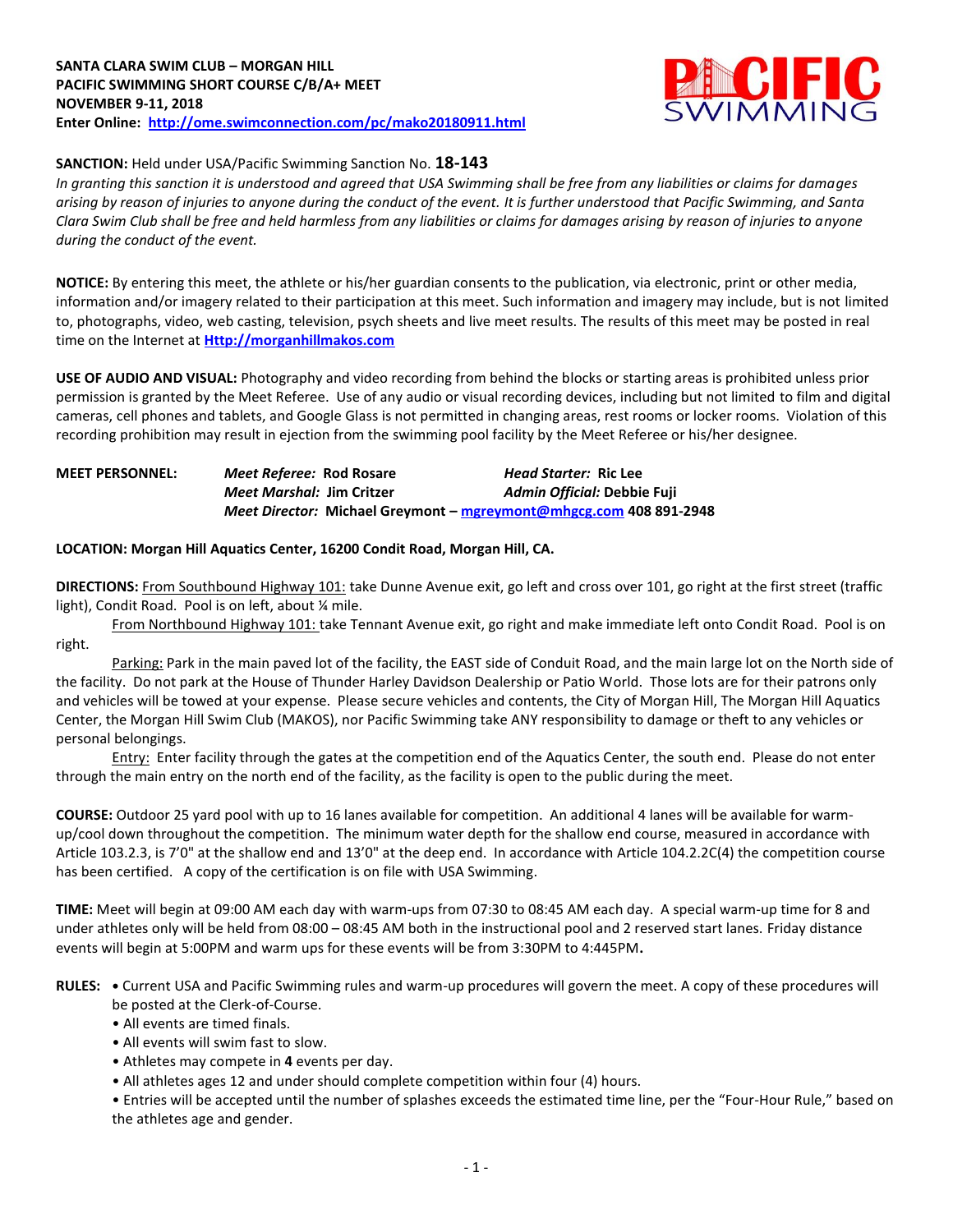• Athletes entering the 500 Free, 1650 Free, and/or 400 IM must have achieved a USA-S Motivational "B" Time for their age group and gender.

**•** If local conditions warrant it the Meet Referee, with the concurrence of the Meet Director, may require a mandatory scratch down. Immediate cash refunds will be made for any mandatory scratches.

• All coaches and deck officials must wear their USA Swimming membership cards in a visible manner.

**UNACCOMPANIED ATHLETES:** Any USA-S athlete-member competing at the meet must be accompanied by a USA Swimming member-coach for the purposes of athlete supervision during warm-up, competition and warm-down. If a coach-member of the athlete's USA-S Club does not attend the meet to serve in said supervisory capacity, it is the responsibility of the athlete or the athlete's legal guardian to arrange for supervision by a USA-S member-coach. The Meet Director or Meet Referee may assist the athlete in making arrangements for such supervision; however, it is recommended that such arrangements be made in advance of the meet by the athlete's USA-S Club Member-Coach.

**RACING STARTS:** Athletes must be certified by a USA-S member-coach as being proficient in performing a racing start, or must start the race in the water. It is the responsibility of the athlete or the athlete's legal guardian to ensure compliance with this requirement.

**RESTRICTIONS:** • Smoking and the use of other tobacco products is prohibited on the pool deck, in the locker rooms, in spectator

- seating, on standing areas and in all areas used by swimmers, during the meet and during warm-up periods.
- Sale and use of alcoholic beverages is prohibited in all areas of the meet venue.
- No glass containers are allowed in the meet venue.
- No propane heaters are permitted except for snack bar/meet operations. Or any other open flame devices.
- All shelters must be properly secured.
- Changing into or out of swimsuits other than in locker rooms or other designated areas is prohibited.

• Destructive devices, to include but not limited to, explosive devices and equipment, firearms (open or concealed), blades, knives, mace, stun guns and blunt objects are strictly prohibited in the swimming facility and its surrounding areas. If observed, the Meet Referee or his/her designee may ask that these devices be stored safely away from the public or removed from the facility. Noncompliance may result in the reporting to law enforcement authorities and ejection from the facility. Law enforcement officers (LEO) are exempt per applicable laws.

• Operation of a drone, or any other flying apparatus, is prohibited over the venue (pools, athlete/coach areas, spectator areas and open ceiling locker rooms) any time athletes, coaches, officials and/or spectators are present.

**ELIGIBILITY:** • Athletes must be current members of USA-S and enter their name and registration number on the meet entry card as they are shown on their Registration Card. If this is not done, it may be difficult to match the athlete with the registration and times database. The meet host will check all swimmer registrations against the SWIMS database and if not found to be registered, the Meet Director shall accept the registration at the meet (a \$10 surcharge will be added to the regular registration fee). Duplicate registrations will be refunded by mail.

• Athletes in the "A" Division must have met at least USA Swimming Motivational "A" minimum time standard. Athletes in the "B" Division must have met at least the listed "B" minimum time standard. All entry times slower than the listed "B" time standard will be in the "C" Division.

• **Entries with "NO TIME" will be ACCEPTED. Exception – 500 Free, 1650 Free, 400 IM. See Rules.**

• Entry times submitted for this meet may be checked against a computer database and may be changed in accordance with Pacific Swimming Entry Time Verification Procedures.

• Disabled athletes are welcome to attend this meet and should contact the Meet Director or Meet Referee regarding any special accommodations on entry times and seeding per Pacific Swimming policy.

• Athletes 19 years of age and over may compete in the meet for time only, no awards. Such athletes must have met standards for the 17-18 age group.

• The athlete's age will be the age of the athlete on the first day of the meet.

**ENTRY FEES:** \$4.00 per event plus an \$8.00 participation fee per athlete. Entries will be rejected if payment is not sent at time of request. No refunds will be made, except mandatory scratch downs.

**ONLINE ENTRIES:** To enter online go to **<http://ome.swimconnection.com/pc/mako20181109.html>** to receive an immediate entry confirmation. This method requires payment by credit card. Swim Connection, LLC charges a processing fee for this service, equal to \$1 per athlete plus 5% of the total Entry Fees. Please note that the processing fee is a separate fee from the Entry Fees. If you do not wish to pay the processing fee, enter the meet using a mail entry. Entering online is a convenience, is completely voluntary, and is in no way required or expected of an athlete by Pacific Swimming. Online entries will be accepted through Wednesday, October 31,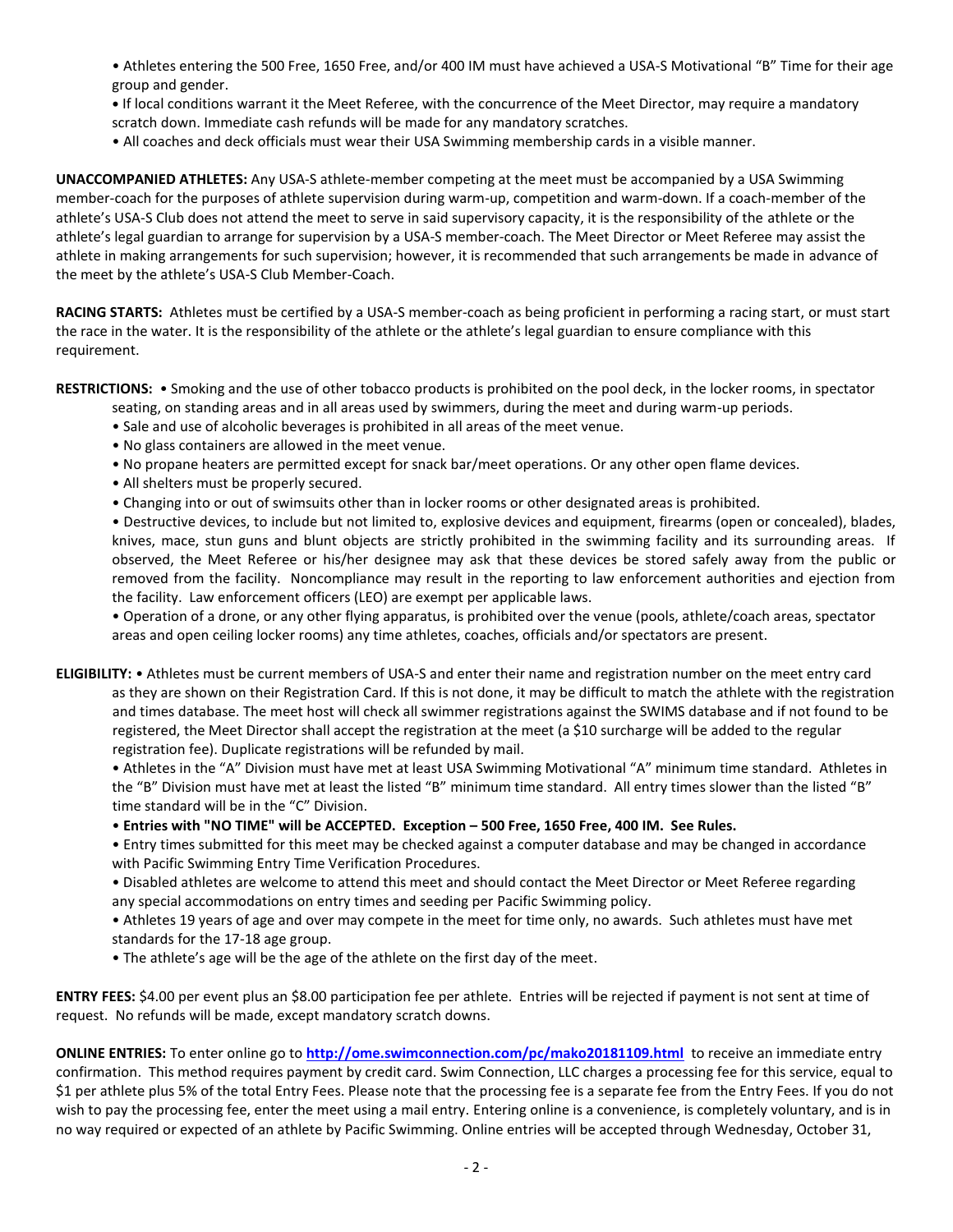2018. Zone 1 South will have a one week (7day) priority of entries when online entries open. All other zones are invited to enter after the priority period ends.

**MAILED OR HAND DELIVERED ENTRIES**: Entries must be on the attached consolidated entry form. Forms must be filled out completely and printed clearly with athletes best time. Entries must be postmarked by midnight, Monday, October 30, 2018 or hand delivered by 6:30 p.m. Wednesday, October 31, 2018. **No late entries will be accepted.** Requests for confirmation of receipt of entries should include a self-addressed envelope. NO hand deliveries please.

# **Make check payable to**: **Santa Clara Swim Club Mail entries to**: **Michael Greymont – Meet Director 409 Tennant Ave #423 Morgan Hill, CA 95037**

**CHECK-IN:** The meet will be deck seeded. Athletes must check-in at the Clerk-of-Course. No event shall be closed more than 30 minutes before the scheduled start of the session. Close of check-in for all individual events shall be no more than 60 minutes before the estimated time of the start of the first heat of the event. Athletes who do not check in will not be seeded and will not be allowed to compete in that event.

**SCRATCHES:** Any athlete not reporting for or competing in an individual timed final event that they have checked in for shall not be penalized.

**AWARDS:** Eight places will be awarded in each division for 8 & U, 9-10, 11-12, 13-14, 15-18 age groups. No awards given for athletes 19 years of age and older. Note: Individual awards must be picked up during/after the meet, no distribution of awards will occur after the meet, either hand delivery or mail.

**ADMISSION:** Free. A 3 day program will be available for download.

**SNACK BAR & HOSPITALITY:** A snack bar will be available throughout the competition. Coaches and working deck officials will be provided lunch. Hospitality will serve refreshments to timers and volunteers

**MISCELLANEOUS:** No overnight parking is allowed. Facilities will not be provided after meet hours.

### **EVENT SUMMARY**

| <b>FRIDAY</b>      |                     |                   | <b>SATURDAY</b> |           |         | <b>SUNDAY</b> |          |              |              |  |  |
|--------------------|---------------------|-------------------|-----------------|-----------|---------|---------------|----------|--------------|--------------|--|--|
| <b>10 &amp; UN</b> | <b>11&amp; OVER</b> | <b>8 &amp; UN</b> | $9 - 10$        | $11 - 12$ | 13-OVER | 8 & UN        | $9 - 10$ | $11 - 12$    | 13-OVER      |  |  |
| 500 FR*            | 1650 FR*            | 25 BR             | 100 IM          | 200 IM    | 200 IM  | 50 BR         | 50 BR    | 100 BR       | 200 BR       |  |  |
|                    |                     | 25 BK             | 100 BR          | 100 FL    | 100 FL  | 50 BK         | 100 BK   | 200 BK       | 100 BK       |  |  |
|                    |                     | 100 FR            | 50 BK           | 50 BK     | 200 BK  | 50 FL         | 50 FL    | 200 FL       | 200 FL       |  |  |
|                    |                     |                   | 100 FR          | 200 BR    | 100 BR  | <b>50 FR</b>  | 200 FR   | 200 FR       | 200 FR       |  |  |
|                    |                     |                   |                 | 100 FR    | 100 FR  |               | 50 FR    | <b>50 FR</b> | <b>50 FR</b> |  |  |
|                    |                     |                   |                 |           |         |               |          | 400IM*       | 400IM*       |  |  |

*Athletes MUST have their own lap counters and timers. Watches will be provided.*

*Time standards found here: <http://www.pacswim.org/swim-meet-times/standards>*

*Athletes must have a qualifying 'B' time in order to compete in these events*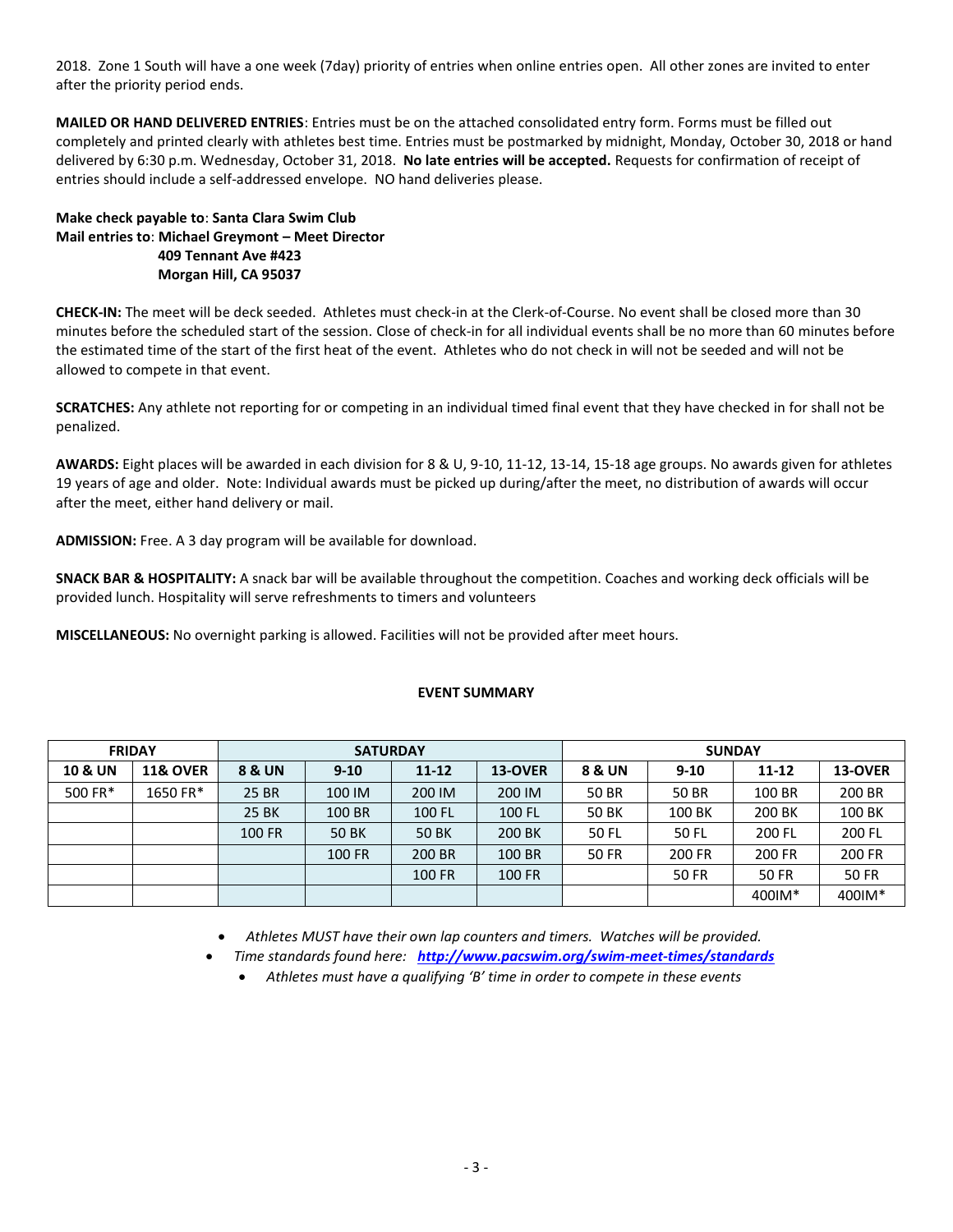|                               | FRIDAY, NOVEMBER 9, 2018    |                |               | SUNDAY, NOVEMBER 11, 2018 |             |  |  |  |
|-------------------------------|-----------------------------|----------------|---------------|---------------------------|-------------|--|--|--|
| <b>EVENT#</b>                 | <b>EVENT</b>                | <b>EVENT#</b>  | <b>EVENT#</b> | <b>EVENT</b>              | <b>EVEN</b> |  |  |  |
| $\mathbf{1}$                  | 10- U 500 FREE*             | $\overline{2}$ | 39            | 13-OVER 400 IM*           | 40          |  |  |  |
| $\overline{3}$                | 11- OVER 1650 FREE*         | $\overline{4}$ | 41            | 11-12 400 IM*             | 42          |  |  |  |
|                               | SATURDAY, NOVEMBER 10, 2018 |                | 43            | 13-OVER 200 Breast        | 43          |  |  |  |
| <b>EVENT#</b><br><b>EVENT</b> |                             | <b>EVENT#</b>  | 45            | 8-UN 50 Breast            | 43          |  |  |  |
| 5                             | 13-OVER 200 I.M.            | 6              | 47            | 11-12 100 Breast          | 48          |  |  |  |
| $\overline{7}$                | 11-12 200 I.M.              | 8              | 49            | 9-10 50 Breast            | 50          |  |  |  |
| 9                             | 9-10 100 I.M.               | 10             | 51            | 8-UN 50 Back              | 52          |  |  |  |
| 11                            | 13-OVER 100 Fly             | 12             | 53            | 13-OVER 100 Back          | 54          |  |  |  |
| 13                            | 11-12 100 Fly               | 14             | 55            | 11-12 200 Back            | 56          |  |  |  |
| 15                            | 9-10 100 Breast             | 16             | 57            | 9-10 100 Back             | 58          |  |  |  |
| 17                            | 8-UN 25 Breast              | 18             | 59            | 13-OVER 200 Fly           | 60          |  |  |  |
| 19                            | 13-OVER 200 Back            | 20             | 61            | 11-12 200 Fly             | 62          |  |  |  |
| 21                            | 11-12 50 Back               | 22             | 63            | 9-10 50 Fly               | 64          |  |  |  |
| 23                            | 9-10 50 Back                | 24             | 65            | 8-UN 50 Fly               | 66          |  |  |  |
| 25                            | 8-UN 25 Back                | 26             | 67            | 13-OVER 200 Free          | 68          |  |  |  |
| 27                            | 13-OVER 100 Breast          | 28             | 69            | 11-12 200 Free            | 70          |  |  |  |
| 29                            | 11-12 200 Breast            | 30             | 71            | 9-10 200 Free             | 72          |  |  |  |
| 31                            | 8-UN 100 Free               | 32             | 73            | 13-Over 50 Free           | 74          |  |  |  |
| 33                            | 9-10 100 Free               | 34             | 75            | 11-12 50 Free             | 76          |  |  |  |
| 35                            | 13-OVER 100 Free            | 36             | 77            | 9-10 50 Free              | 78          |  |  |  |
| 37                            | 11-12 100 Free              | 38             | 79            | 8-UN 50 Free              | 80          |  |  |  |

| FRIDAY, NOVEMBER 9, 2018 |                             |                |  |
|--------------------------|-----------------------------|----------------|--|
| <b>EVENT#</b>            | <b>EVENT</b>                | <b>EVENT#</b>  |  |
| $\mathbf{1}$             | 10- U 500 FREE*             | $\overline{2}$ |  |
| $\overline{3}$           | 11- OVER 1650 FREE*         | 4              |  |
|                          | SATURDAY, NOVEMBER 10, 2018 |                |  |
| <b>EVENT#</b>            | <b>EVENT</b>                |                |  |
| 5                        | 13-OVER 200 I.M.            | 6              |  |
| $\overline{7}$           | 11-12 200 I.M.              | 8              |  |
| 9                        | 9-10 100 I.M.               | 10             |  |
| 11                       | 13-OVER 100 Fly             | 12             |  |
| 13                       | 11-12 100 Fly               | 14             |  |
| 15                       | 9-10 100 Breast             | 16             |  |
| 17                       | 8-UN 25 Breast              | 18             |  |
| 19                       | 13-OVER 200 Back            | 20             |  |
| 21                       | 11-12 50 Back               | 22             |  |
| 23                       | 9-10 50 Back                | 24             |  |
| 25                       | 8-UN 25 Back                | 26             |  |
| 27                       | 13-OVER 100 Breast          | 28             |  |
| 29                       | 11-12 200 Breast            | 30             |  |
| 31                       | 8-UN 100 Free               | 32             |  |
| 33                       | 9-10 100 Free               | 34             |  |
| 35                       | 13-OVER 100 Free            | 36             |  |
| 37                       | 11-12 100 Free              | 38             |  |

Use the following URL to find the time standards: <http://www.pacswim.org/swim-meet-times/standards>

\* *Athletes MUST have their own lap counters and timers. Watches will be provided. For events 1, 2, 3, 4, 39, 40, 41, 42 athletes must have a qualifying 'B' time to compete*